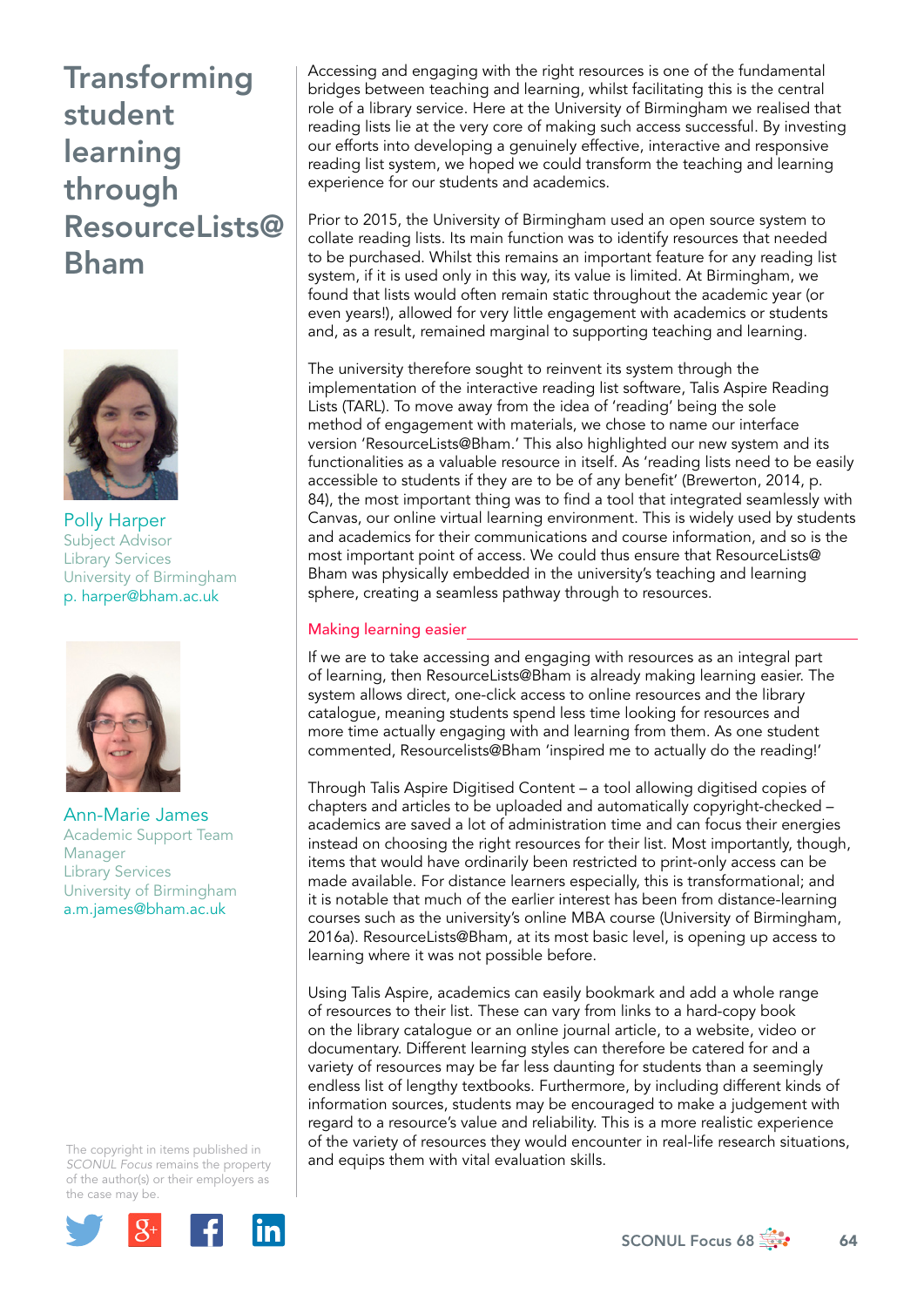Good (2001, p. 169) argued that 'technology will only bring true benefit to the learning experience when… seamlessly interwoven with pedagogy', and ResourceLists@Bham does exactly that. One of our most accessed lists is 'The US South: from plantations to NASCAR', primarily because the tutor has made concerted efforts to find and add electronic and digitised items, which analytics illustrate are the most used items. We also know that lists need to be 'mobile friendly for the mobile student' (Brewerton, 2014). Google Analytics data highlight that over 10% of traffic for ResourceLists@Bham comes from mobile devices, whilst some of that is from around the globe. Significantly, academics have observed mobile use during lectures:

*I saw a group of three students in my lecture today looking on their phones in a discussion session… to my surprise, they were all using the mobile app version of ResourceLists… scrolling down the reading list looking for references. (Hadfield-Hill, 2016)*

#### Communicating with students

We know that 'students can find long reading lists very daunting' (Brewerton, 2014, p. 86) and so the ability within ResourceLists@Bham to format each list into clearly structured sections (e.g. 'week one' or 'week two') allows learning to be much more scaffolded. Tutors can even choose to show only parts of a list each week within Canvas, allowing for greater flexibility in their course design. Students are thus faced with a more manageable set of resources at the appropriate time, which results in more targeted and focused teaching and learning.

Beyond simply accessing resources, however, ResourceLists@Bham goes a step further in communicating how to use a resource. Tutors may add clear guidance to individual items and sections within their lists, such as:

- Reading suggested in regard to this lecture
- Please undertake the reading listed here prior to the lecture on 3 November 2016.
- This article rapidly becomes quite technical, but is an interesting introduction as to how the work of Kosterlitz and Thouless came about. (University of Birmingham, 2016b)

There is the possibility of providing more personal touches:

• Emeritus Prof. Lote taught renal physiology and pharmacology to medical students in Birmingham for about 35 years… You may well see Prof. Lote lurking the ground floor corridor in the medical school. (University of Birmingham, 2016b)

Through the categorisation of each item (e.g. 'recommended' or 'background reading'), students can more clearly understand the significance of their reading in the context of their course. Moreover, each list provides a module view of the resources students need to access, and students are able to make their own private notes and mark up their reading intentions ('have read' or 'will read') for each item. This works in a consistent way across all lists on ResourceLists@Bham, providing a standardised method for students to organise and prioritise their time and study.

Reading lists have always served as a kind of 'medium or interface between tutor and student' (Stokes, 2008, p. 120), but through ResourceLists@Bham, communications are easier than ever. Students have increased access to their resources, but also can better understand the relevance of a resource through their tutor's input. Tutors can add or change items on their lists at any time and invite other tutors to contribute, making for a far more organic and 'flexible reading list' (Davis, 2012, p. 1). Whilst some academics update their lists every

The copyright in items published in *SCONUL Focus* remains the property of the author(s) or their employers as the case may be.

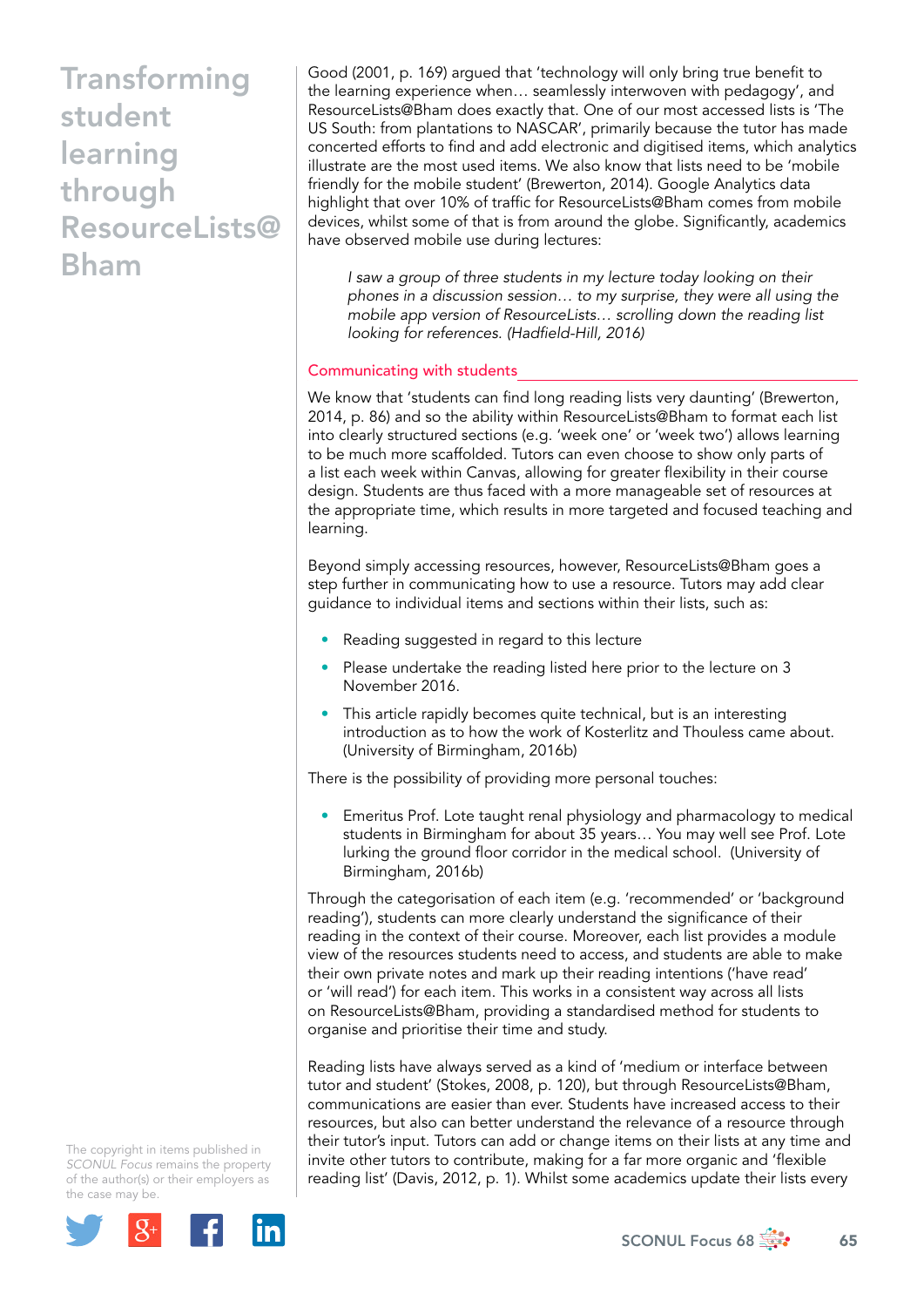summer, others more regularly provide currency and interest for students: 'I see it as an evolving list and I tell that to students' (University of Birmingham, 2016c). If 'education is a collaborative exploration of ideas,' (Davis, 2012, p. 1), then interaction through the medium of ResourceLists@Bham truly enhances both sides of teaching and learning.

#### Engaging with academics

Rolling out an entirely new reading list system to a large university relies heavily on academics engaging with it and willingly adopting it as part of their teaching. Making this happen has, unsurprisingly, brought its challenges. Yet engaging with academics as part of this process has equally sharpened our understanding of how reading lists are, and could be, used.

Whilst some responded immediately and enthusiastically to the potential benefits of ResourceLists@Bham, others have been less sure. The notion of providing one-click access to key resources has been regarded by some as spoon-feeding, as they feel that 'we de-skill our students and… pander to the notion that everything should be… provided to them' (University of Birmingham, 2016c). The flexibility of ResourceLists@Bham, however, answers this point. Lists can be structured and used exactly as an academic wishes, acting as a starting point or 'indication for the student learner' (Stokes, 2008, p. 115) from which students can explore further resources. They could, for example, be link to key journal databases in the expectation that students would then search these resources themselves. Whilst Stokes (2008, p. 115) argues that too much dictation via a reading list could limit 'student development towards the condition of "autonomous learner''', we feel that the system's interactive functionalities give students more autonomy to better manage and understand their engagement with course resources.

With ever increasing responsibilities and time pressures, academics of course also question what appears to be yet 'another admin exercise' (University of Birmingham, 2016c). This is where we underline the numerous benefits of ResourceLists@Bham to the student learning experience, alongside its ease of use and longevity in that it can be readily updated each year. As 'any reading list will lose its effectiveness if not kept up to date' (Brewerton, 2014, p. 85), a new system provides fresh impetus and encourages academics to update lists that may not have been reviewed for some years.

While we have been liaising with academics as they develop their lists, discussions have also arisen around how much students are expected to read. With some lists containing up to a thousand items, we questioned whether these functioned more as a bibliography from which students can pick and choose particular items of interest. For lists of a hundred resources or more, we asked academics how students could prioritise their reading and whether the list should be condensed or merely better structured with clear guidance. Whilst informing our understanding of the variety of existing reading lists in use across the university, we hope we are also challenging academics' use and understanding of their own lists.

### The future

For us, our ResourceLists@Bham venture is still very much in its early stages. With over seven hundred lists now actively owned by academics, and an average of a thousand sessions a day, this is encouraging progress. We recognise, nonetheless, that overall this is a relatively small proportion, and our ultimate aim remains that the entire institution will use this system. As both our own aspirations and ongoing developments of the Talis Aspire software reveal, there is still plenty more to be explored.

The copyright in items published in *SCONUL Focus* remains the property of the author(s) or their employers as the case may be.



In terms of monitoring list usage, the 'dashboard' function (showing the 'number of clicks' for an item) and Google analytics provide useful metrics.